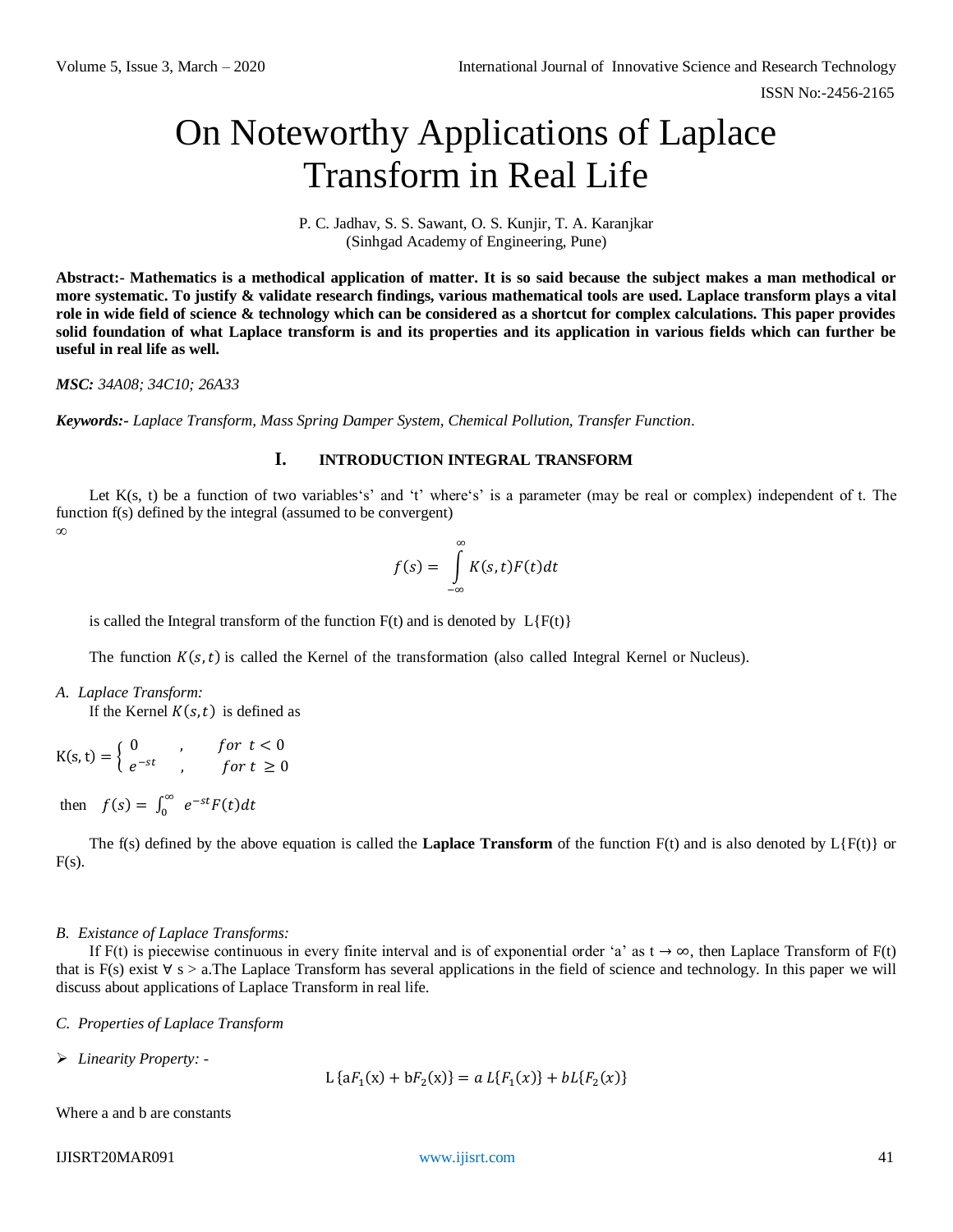*Change of scale property: -*

If L {F(x)} = f(s) then L {F(ax)} = 
$$
{}^{1}f \quad \underset{a}{\longrightarrow} \quad \underset{a}{\longrightarrow}
$$

- *First shifting property:*  $\cdot$  *if L {F(x)} = f(s) then* L  $\{e^{-a}(x)\}=f(s+a)$
- *Laplace transform of derivatives: -*

 ${f^{n}(t)} = {^{n}L}{f(t)} - {s^{n-1}f(0) - s^{n-2}f'(0) - \ldots - f^{n-1}(0)}$ 

#### **II. APPLICATIONS**

## *A. Mass Spring Damper System*

The suspension system of the car is meant for driver's control of the car & comfort of occupants. The spring allows the wheels to move up to absorb bumps in the road  $\&$  reduce jolting, while the dampers prevent bouncing up  $\&$  down Consider the mechanical system as shown in figure.



Fig (1.1)

The generalized equation for the system can be formulated as  $F = mx + bx + kx$  and  $m =$  mass of system  $b=$  damping coefficient  $k=$  spring coefficient  $x=$  displacement F= Resultant force

Taking Laplace transform throughout

The generalized equation for the system can be formulated as  $\square = \square \square + \square \square + \square \square$   $\blacksquare$  mass of system  $b=$  damping coefficient  $k=$  spring coefficient  $x=$  displacement F= Resultant force

The generalized equation for the system can be formulated as  $\Box = \Box \Box + \Box \Box + \Box \Box$  when mass of system

 $b=$  damping coefficient  $k=$  spring

coefficient x= displacement

F= Resultant force

From fig (1.1), 
$$
\mathbb{C}^2 \mathbb{D} + 4 \mathbb{C} \underline{\mathbb{L} + 3 \mathbb{C}} = \underline{10} \sin \mathbb{C} \mathbb{C}
$$

Taking Laplace transform throughout

## IJISRT20MAR091 [www.ijisrt.com](http://www.ijisrt.com/) 42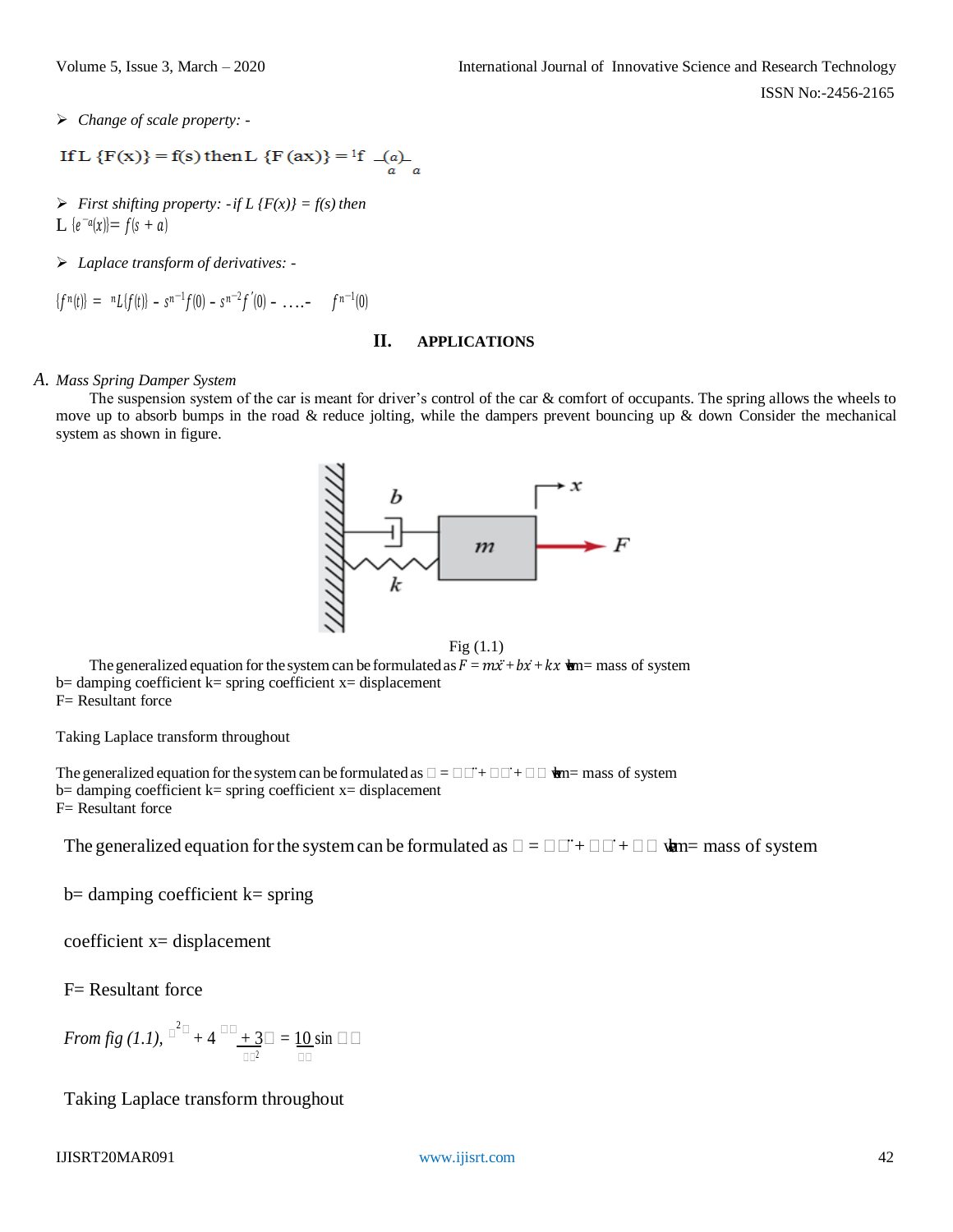$$
L\,[\tfrac{\Box^2\Box}{\Box\Box^2}]+4\,\Box\,[\tfrac{\Box\Box}{\Box\Box}]+3\Box\,[\Box]\equiv10\,L[\,\sin\,\Box\,\Box]
$$

By (II) & assuming initial conditions ,

 $(0) = ' (0) = 0$ 

 $(\square^2 + 4\square + 3)(\square) = 10$  $\Box$  .  $\Box^2 + \Box^2$ 

Taking  $\Box = 1$ 

$$
(\Box) = \frac{10}{(\Box^2 + 1)(\Box^2 + 4\Box + 3)}
$$

Solving it by partial fraction,

$$
(a) = 10 \left[ \begin{array}{ccc} 1 & -\frac{1}{20} & (-) \frac{1}{1} + \frac{1}{5} \\ + \frac{1}{1} + 1 & \frac{1}{1} + 3 \end{array} \right]
$$

Taking inverse Laplace transform,

$$
\text{or} \quad \frac{1}{4} = 10 \left[ \frac{1}{4} - \frac{1}{20} \right]^{-3} = \frac{1}{5} \cos \theta + \frac{1}{10} \text{ or } \theta
$$

Hence,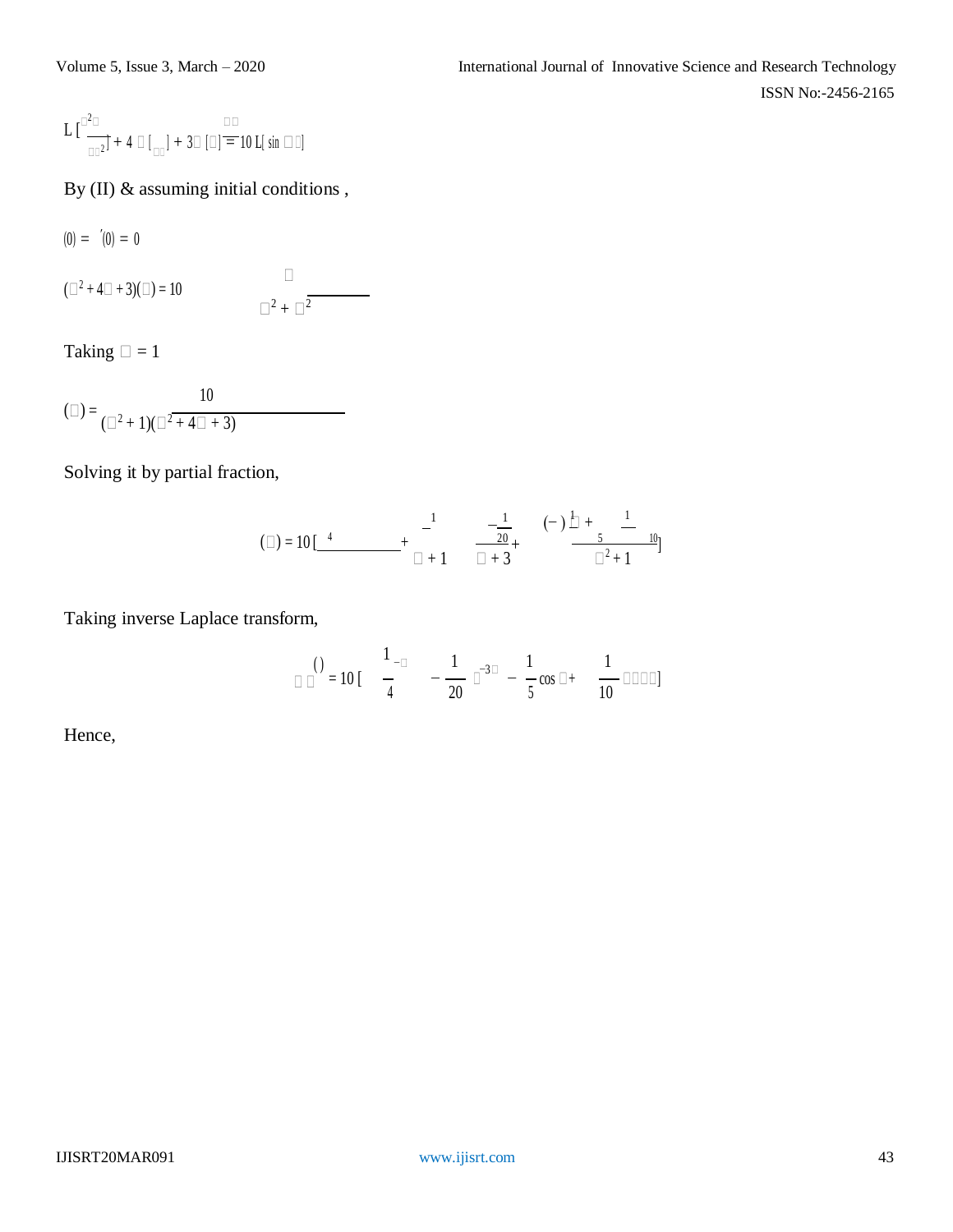## **Graph of solution of the system**



Depending upon the mass, spring coefficient and damper coefficient, different responses to the system can be recorded. It is necessary to analyze the mass-spring-damper system mathematically to be able to size your spring, damper and the mass of the object you want to stabilize and to be able to describe the reaction for a given system.

## *B. Chemical Pollution in a Reservoir*

Water Pollution due to contaminants has become serious threat to environment as well as to human health. Normally pollution I large reservoirs commonly occurs on a time dependent scale in which system is not in steady state condition for pollutants. The basic idea is,

The formulation that governs time dependent concentration of an aqueous species in a reservoir is,

$$
c(t) = \frac{M(t)}{V}
$$

- H1: Volume of reservoir is constant
- H2: Flow rate remains constant
- H3 : Reaction rate remains constant
- H4 : Pollutant is uniformly distributed in reservoir
- H<sub>5</sub> : Input & output of water is same By H<sub>4</sub> & H<sub>5</sub>,

As,  $\mathbf{M}(t) = \mathbf{V} \mathbf{C}_0(t)$ 

dM(t)

dt  $=$   $OC<sub>0</sub>$  – QM(t) V

 $dC$ 

 $V = QC_0 - QC$ Assuming only fresh water is coming in,

 $\therefore C_0 = 0$ 

 $dC$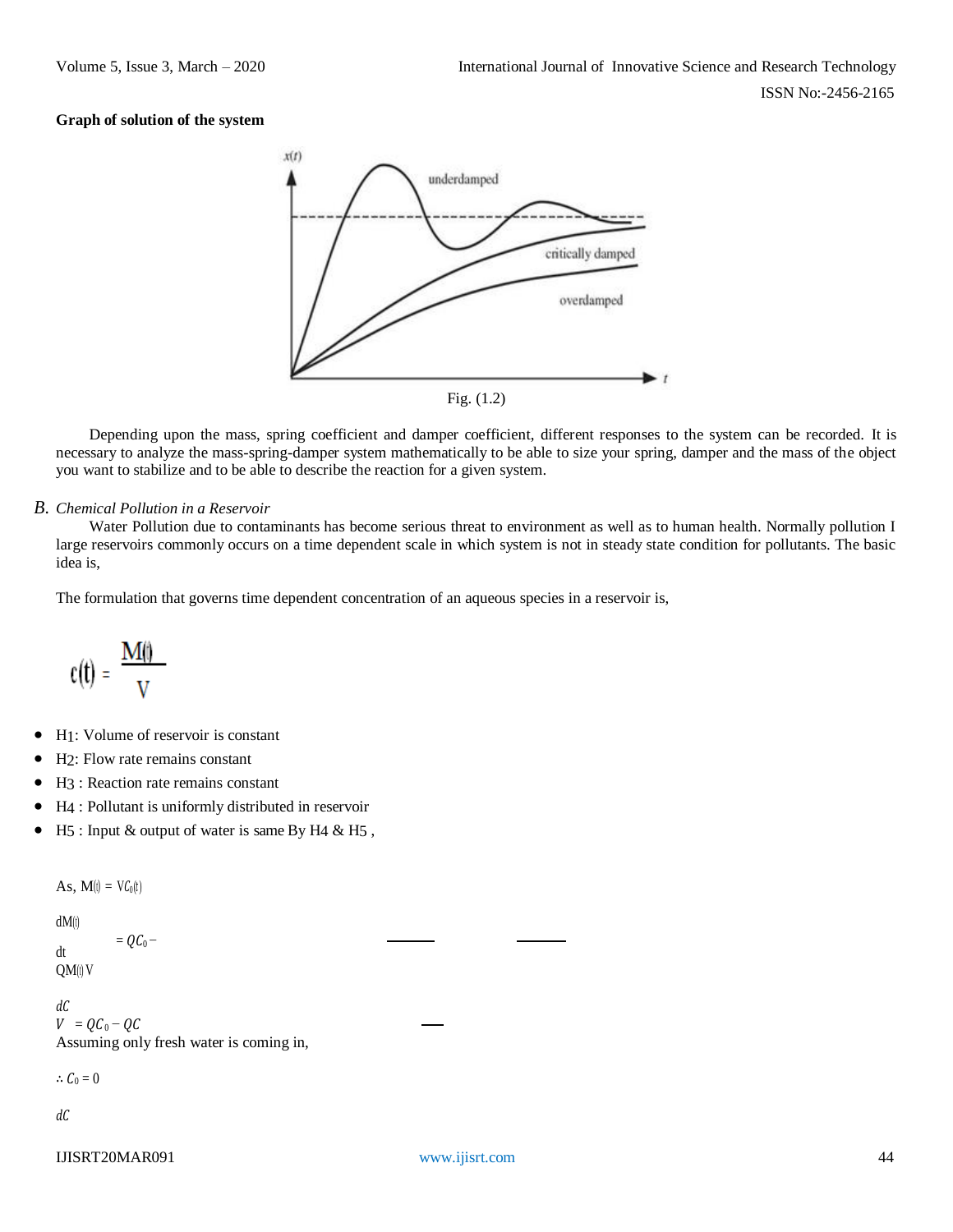

Applying Laplace transform & solving,

# $Q$

 $(t) = (0)e^{(-V)^{t}}$ 

## Ex.

How much time would it take for pollutant to reach acceptable level if volume of lake is  $25 \times 10^6 m^3$ , Flow of fresh water is  $15 \times 10^6 m^3$ , initial concentration of contaminant is  $10^6$ parts/m<sup>3</sup>& acceptable level of pollutant is  $5 \times 10^6 m^3$ ?

# $Q$

 $\Rightarrow$   $(t) = (0)e^{(-V)t}$ 

Solving it with given data, required time can be calculated as  $t = 1155$  units approximately

Hence, such a model can be prepared to overcome water pollution which has serious ill effects over human health.

#### *C. Transfer Function of Control System*



The tank shown in figure is initially empty. A constant flow rate  $Q_{in}$  is added for t $>0$ . The rate at which flow leaves the tank  $(Q_{\text{out}}) = CH.$ 

 $A = cross sectional area M = Mass of fluid$  $\rho$  = density of fluid

Since Mass= volume \* density  $M = AH * \rho$ Hence mass flow rate

 $dM = (AH * \rho)$   $dt$   $dt$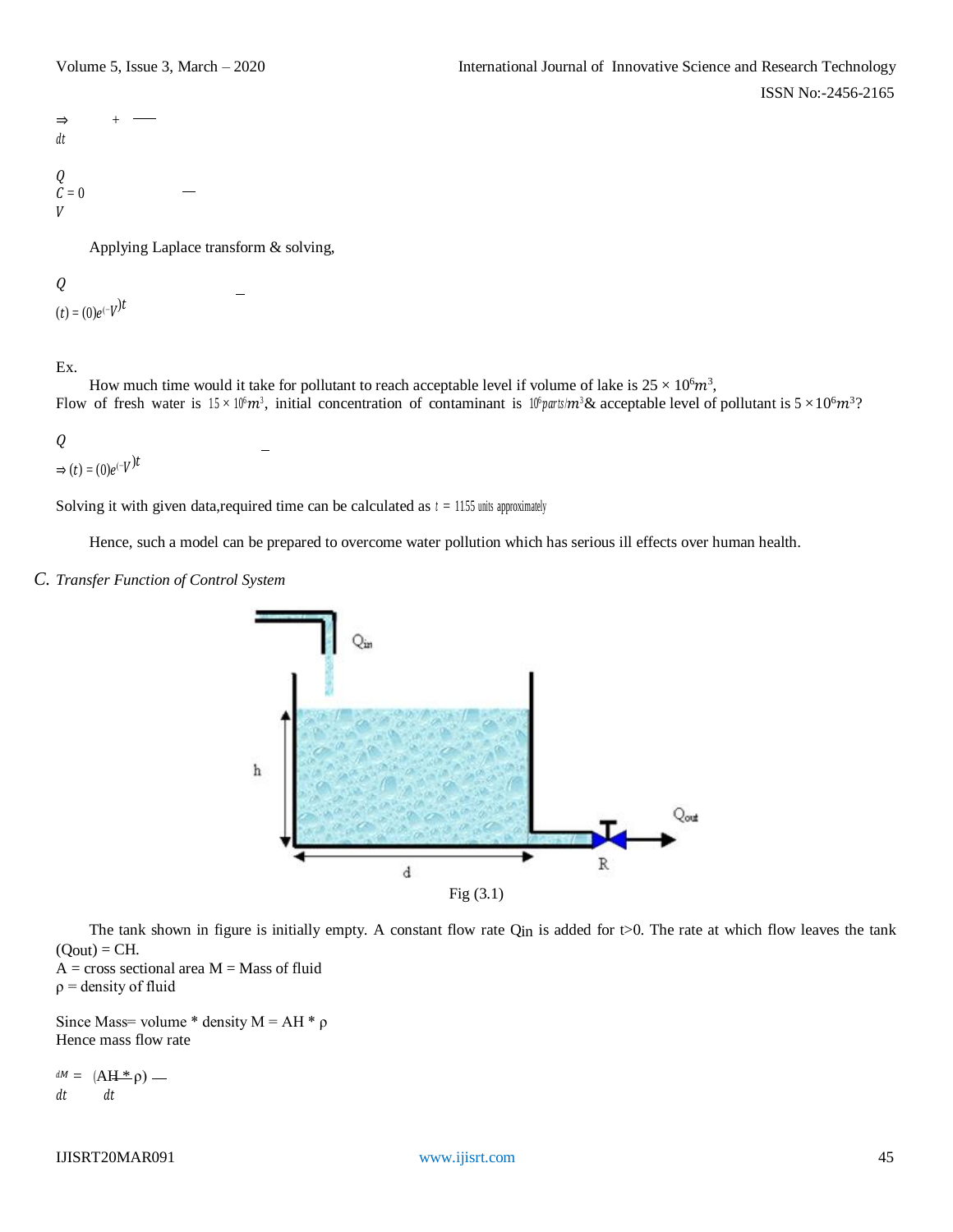$= \rho A * dH$  $dt$ 

To construct a differential equation for head H we know, mass flow rate into tank is equal to mass in flow rate – mass out flow rate.

Hence  $\rho A *^{dH} = \rho Q_{in} \rightarrow Q_{out}$  $dt$ 

i.e. A  $*^{dH} = Q_{in} - CH$ .......  $dt$ 

 $(since$   $Qut = CH)$ 

Hence Qin =  $A * dH + CH$  $\,dt$ 

Taking Laplace Transform on both sides  $L[Q] = A *L \binom{dH}{ } +$  $* L[H]$  $\mathfrak{m}$  $s$  dt  $s$ 

From property (d),

 $H(S)$ 

 $Qin(S)$ = 1  $SA_S+C_S$ ………….. (1) But we know, $u_t = CH$  Applying Laplace transform, () = ()…………… (2)  $\mathcal{C} \mathcal{S}$ 

From Equation (1) and (2)

 $\frac{\mathcal{Q}_0(\mathcal{S})}{\mathcal{S}_0}$  = 1  $Qin(S)$  $AS$  $1+(c_S)$ 

which represents transfer function of control system.

Hence using this transfer function we can control the water level in tank.